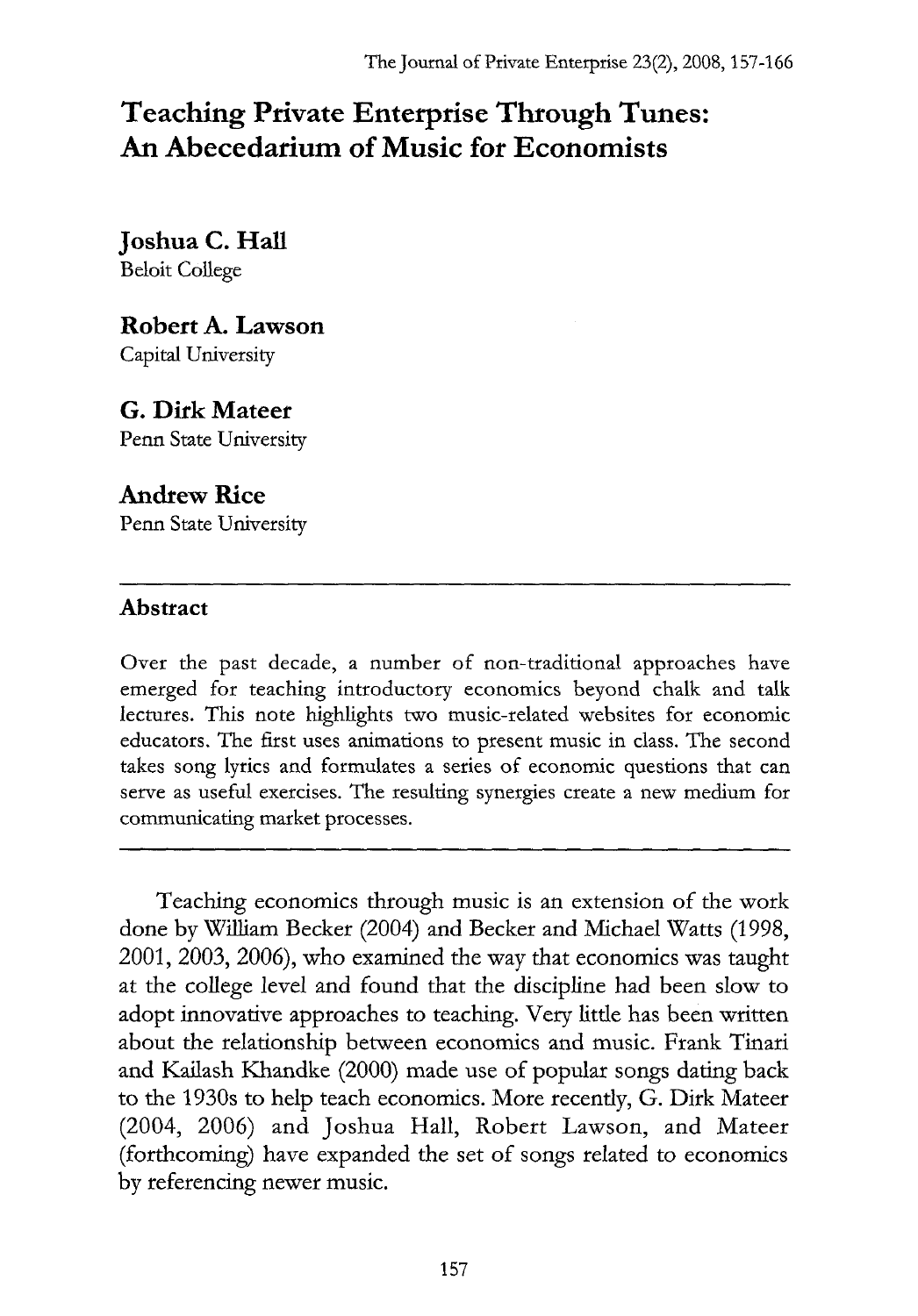The Flash Music for Economics (www.musicforecon.com) and ABBA to Zepplin, Led (www.divisionoflabour.com/music) websites offer a variety of songs and lyrics that instructors of economics may find useful in teaching economics. These tools complement other non-traditional approaches to economic education. Some examples include Watts' (2003) inspection of economics in literature and a burgeoning exploration of film in economics. Mateer and Herman Li (2007), Robert Sexton (2006), Mateer (2005), Avinash Dixit (2005), Becker (2004), and Don Leet and Scott Howser (2003) explore the use of films to teach introductory economics. In addition, Mike Shor (2007) has an extensive online listing of popular culture references to game theory, and Mateer (2007) has created a set of teaching resources of interest to economists that can be found on You Tube.

Hollywood, in general, has a well-documented anti-capitalist mentality; see Larry Ribstein (2004) for a more complete analysis. Of special interest is the work of Robert Formaini (2001), who examined how free markets are portrayed in film, and Michael Hammock, J. Wilson Mixon, and Michael Patrono (2000), who drew free-market environmentalist lessons from Dr. Seuss's *The Lorax.*

This note highlights two new music-related websites for economic educators. The purpose is to describe how each site works and the intended audience. Given the newness of the approach, the discussion that follows is informative in nature.

### **The Website:**

*Flash Music for Economics (www.musicforecon.com)* 

Mateer and Rice (2007) exposit a method by which music, lyrics, and economics can all be integrated into a classroom setting via an animation format. The musicforecon website provides instructors with access to more than forty animated musical files developed using this method. Each of the animations combines lyrics with a song and an economic interpretation. The animations create visual interest by synchronizing the lyrics to the music and utilizing pictures to create a memorable experience.

To access the materials, instructors need an ID and password. This mechanism is necessary to ensure that the materials are used only for educational purposes.' The website's database is sortable by

<sup>&</sup>lt;sup>1</sup> The educational exemption to the copyright law makes this necessary.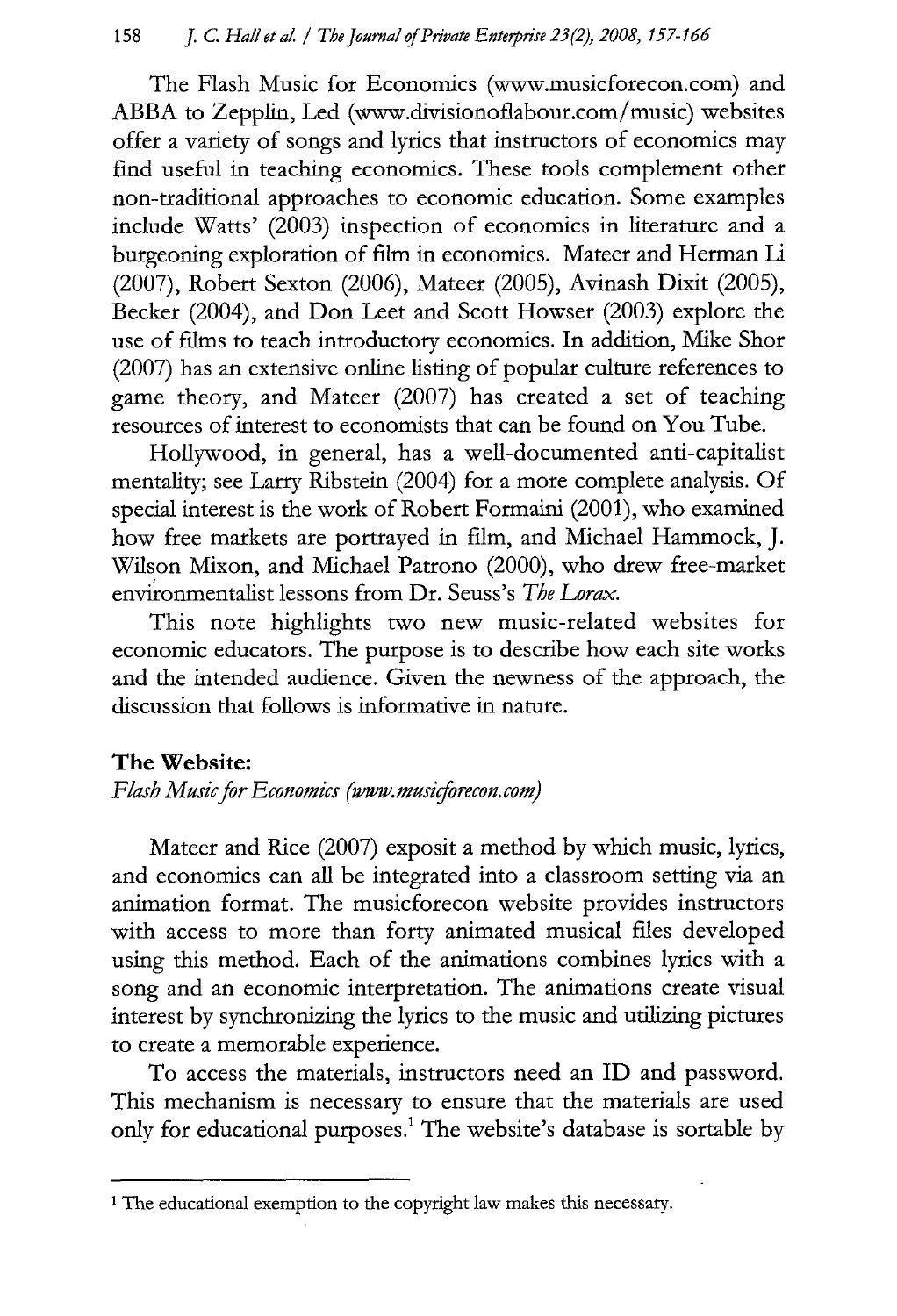field, song, artist, and year. In addition to providing the animations for instructors, the site also contains a primer for instructors to use in constructing their own materials. So far users have sent in more than a dozen animations. These submissions, along with the original content, are posted on the website for easy viewing.

| Ga - str                                                                                          |                                                        | http://www.machines.com/2000.com/2000/2000/2000 |                              |      |  |  |  |  |
|---------------------------------------------------------------------------------------------------|--------------------------------------------------------|-------------------------------------------------|------------------------------|------|--|--|--|--|
|                                                                                                   |                                                        | <b>Flash Music for Economics</b>                |                              |      |  |  |  |  |
| About the Authors:                                                                                |                                                        |                                                 |                              |      |  |  |  |  |
| O. Dirk Mateer                                                                                    | Animation Database - Click on the column title to sort |                                                 |                              |      |  |  |  |  |
| Andrew Rice<br>(By accessing these files you agree to display them for educational purposes only) |                                                        |                                                 |                              |      |  |  |  |  |
| "Using Synchronized Lyrics and<br>Music to Teach Feenomics"                                       | Field                                                  | Song                                            | Artist 3                     | Year |  |  |  |  |
|                                                                                                   | Micro                                                  | Dog Eat Dog                                     | AC/DC                        | 1977 |  |  |  |  |
| (Paper that explains the use of<br>these files)                                                   | Micro                                                  | If I had a milion dollars                       | Bare Naked Ladies            | 1992 |  |  |  |  |
|                                                                                                   | Micro                                                  | Downeaster Alexa                                | Billy Joel                   | 1989 |  |  |  |  |
| Animation Database"                                                                               | Macro                                                  | No mans land                                    | <b>Billy Joel</b>            | 1993 |  |  |  |  |
|                                                                                                   | Macro                                                  | Union sundown                                   | Bob Dylan                    | 1983 |  |  |  |  |
| Make Your Own!<br>Flash Template                                                                  | Macro                                                  | Peace of mind                                   | <b>Boston</b>                | 1976 |  |  |  |  |
|                                                                                                   | Micro                                                  | Big yellow taxi                                 | Counting Crows               | 2003 |  |  |  |  |
|                                                                                                   | Macro                                                  | Fortunate Son                                   | Creedence Clearwater Revival | 1970 |  |  |  |  |
| Instructions<br>Other authors work using our<br>method                                            | Micro                                                  | Too Much                                        | Dave Mathews Band            | 1995 |  |  |  |  |
|                                                                                                   | Macro                                                  | Workers Song                                    | Dropkick Murphys             | 2003 |  |  |  |  |
|                                                                                                   | Micro                                                  | Minimum wage                                    | Fenix Tx / Bob Rivers        | 1999 |  |  |  |  |
|                                                                                                   | Macro                                                  | Fidelity Fiductory Bank                         | from Mary Poppins            | 1964 |  |  |  |  |
| Back to main page                                                                                 | Micro                                                  | Big money                                       | Garth Brooks                 | 2001 |  |  |  |  |
|                                                                                                   | Micro                                                  | Boys and Girls                                  | Good Charlotte               | 2002 |  |  |  |  |
|                                                                                                   | Macro                                                  | Secure horizons                                 | Guttermouth                  | 2001 |  |  |  |  |
|                                                                                                   | Micro                                                  | Rich girl                                       | Gwen Stefan                  | 2004 |  |  |  |  |
|                                                                                                   | Micro                                                  | Cash Machine                                    | Hard Fi                      | 2005 |  |  |  |  |

Figure 1: The main page of www.musicforecon.com.

Website usage statistics indicate that during a typical week approximately 70 unique visitors enter the site to access the animations. Moreover, more than 200 users have signed up for access to the animation database; the list ranges from a handful of high school teachers to instructors from around the world. Figure 1 shows what users see when they access the database.

Each of the animations launches in a separate window when the song title is clicked. Figures 2-4 present three screen captures of the animations.

The animations serve a number of pedagogical purposes. First, many students are audiovisual learners. We surveyed students who were exposed to the animations in a principles-level course. The responses indicate that students overwhelmingly feel that the animations add to the learning environment (see Question 1 in Table 1). How much economics students take from the media is less clear.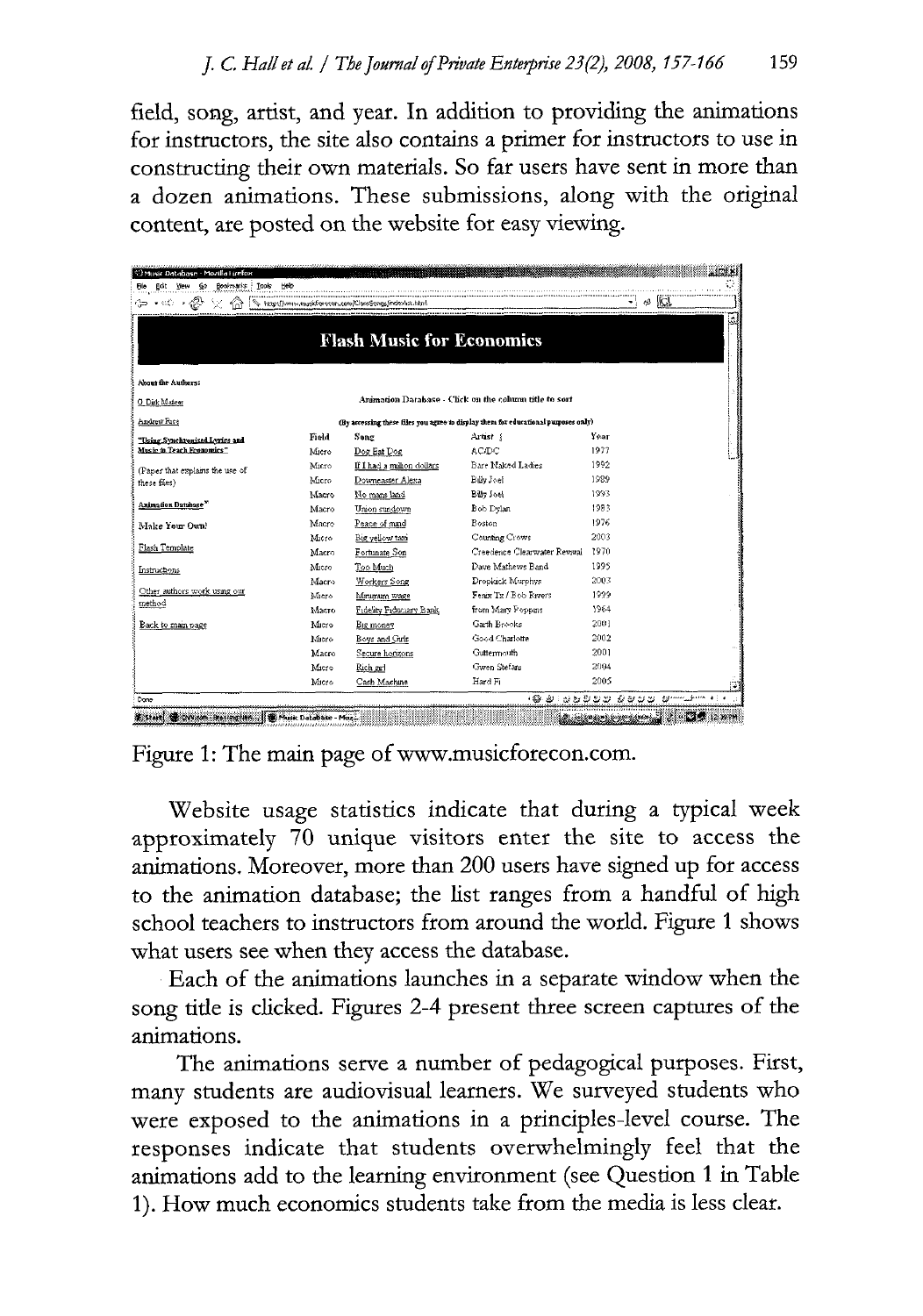

Figure 2: The Beatles, "Taxman."



Figure 3: Bruce Hornsby, "The Way It Is."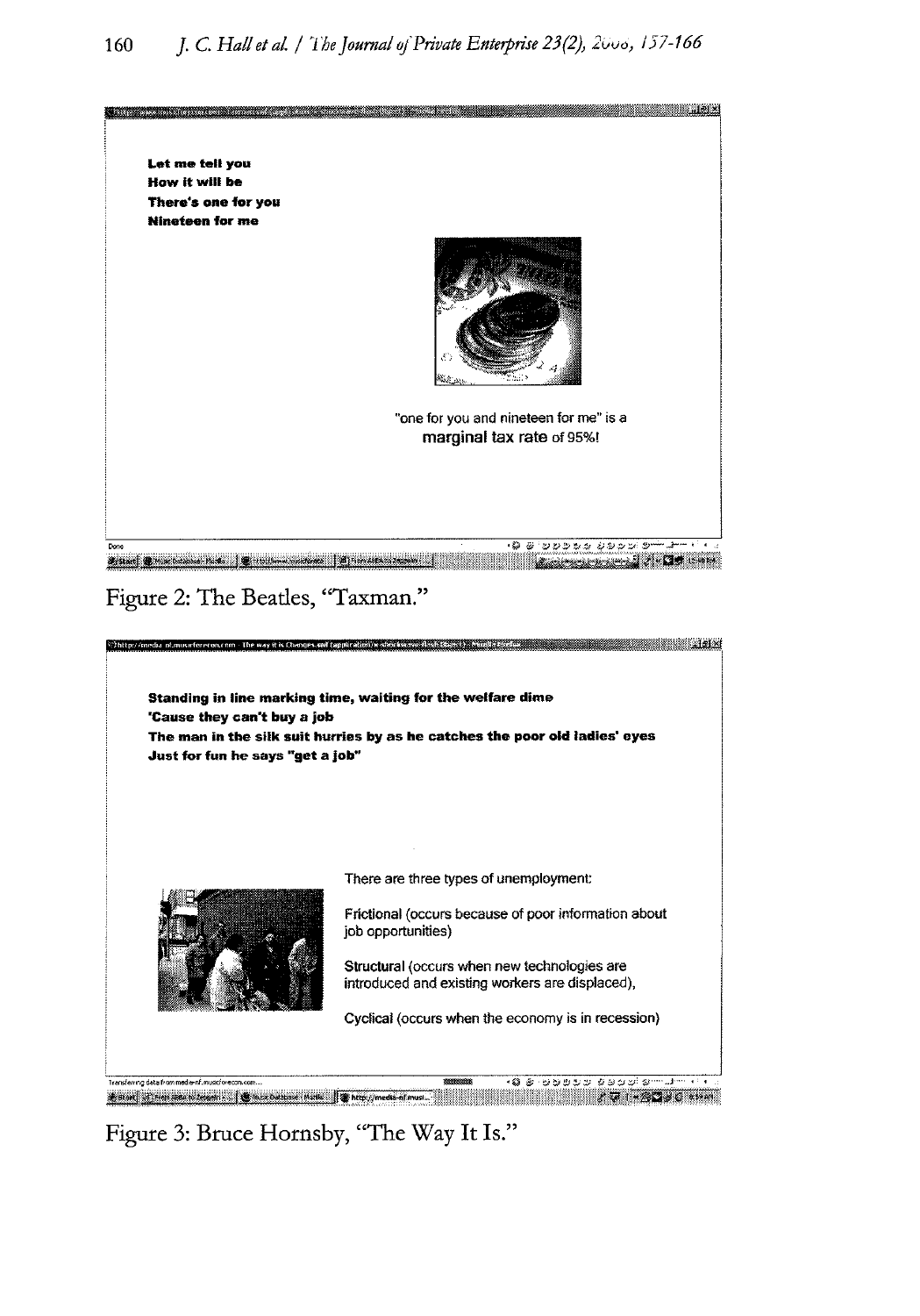

Figure 4: Billy Joel, "No Man's Land"

A sizeable majority (76 percent) of the surveyed students responded that they pay attention to the economic explanations in the animations. Our belief is that this translates into a stronger grasp of economic concepts throughout the course, but we do not yet have assessment data to support that argument. One student comment nicely summarizes how most students view the animations" "I definitely think the music adds to the educational environment. It helps to think about economic principles in scenarios other than a graph on a slide that we can't really relate to. It helps to bring the learning full circle."

Second, the method reinforces the notion that economics is personally relevant. For instance, portable music players such as iPods are ubiquitous among students, but finding a way to connect with students on their level can be difficult. Learning through music bridges this gap.

Third, instructors can show the animations during class to break up a lecture or before class to introduce a topic (Mateer and Rice, 2007). It is important to note that music has the potential to make learning more efficient for many students as well as the instructor. For instance, when introducing a topic, instructors often try to relate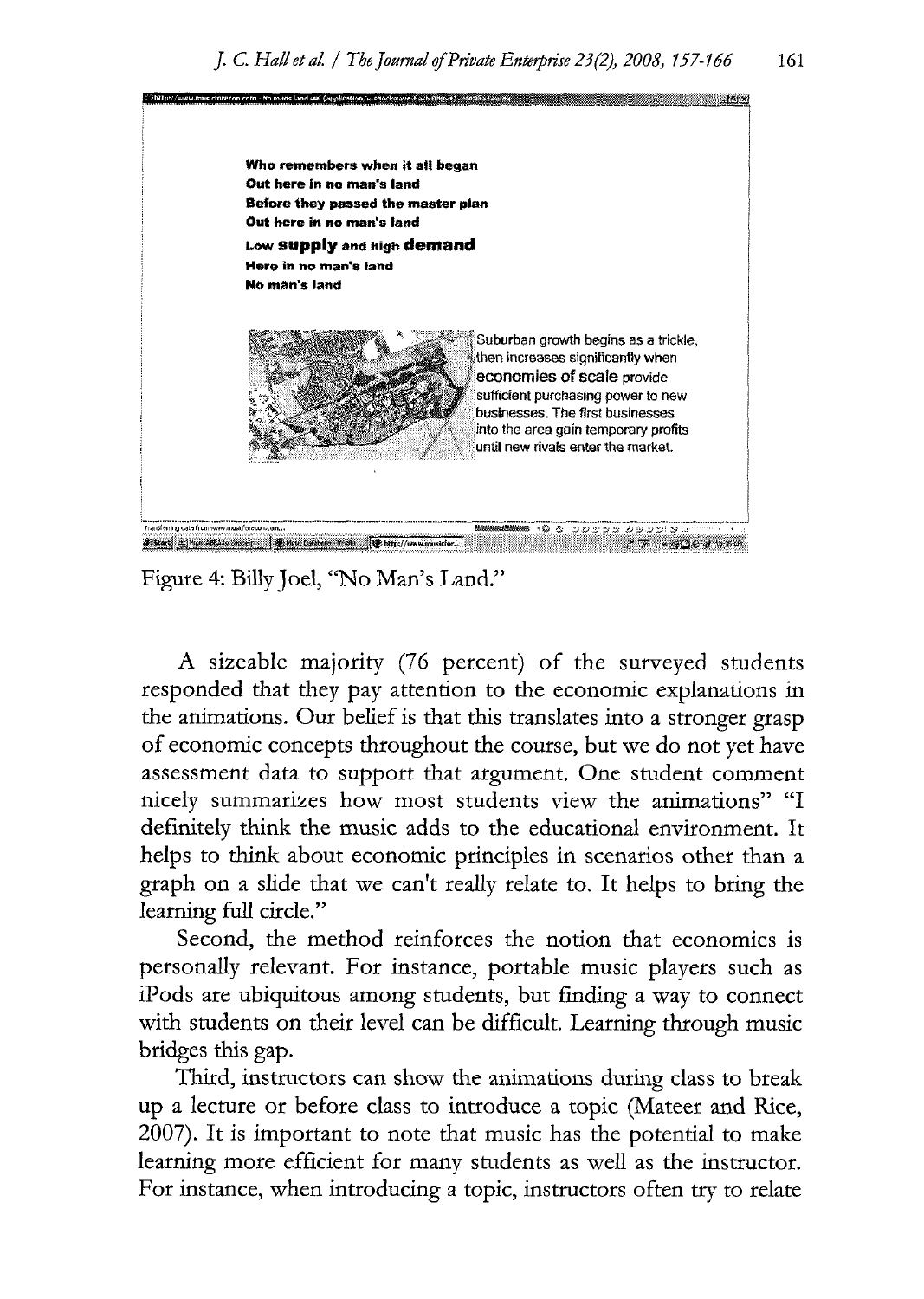the material to something that students can easily grasp. However, that approach only works when the students are familiar with the example used. Showing an animation to every student in attendance familiarizes them with the context of the example and allows everyone in the course to understand the concept from the same vantage point.

| Table 1:<br><b>Student Survey on the Effectiveness of Music Animations</b>                                  |     |               |    |                                |  |  |  |  |
|-------------------------------------------------------------------------------------------------------------|-----|---------------|----|--------------------------------|--|--|--|--|
| Question                                                                                                    | Yes | Luke<br>-warm | No | Percentage<br>responding "yes" |  |  |  |  |
| Do you feel that playing<br>music-animations before class<br>starts adds to the educational<br>environment? | 285 |               | 2  | 99%                            |  |  |  |  |
| Do you always pay attention<br>to the economic explanations<br>in the animations?                           | 224 | 50            | 19 | 76%                            |  |  |  |  |
| From an anonymous survey of economics students at Penn State.                                               |     |               |    |                                |  |  |  |  |

## **The Website:**

*ABBA to Zeppelin, Led (www.divisionoflabonr.com/mnsic/)*

This platform highlights the relationship between economics and music by posing questions related to song lyrics. An assignment is provided for each song, and the student is asked to comment on the lyrics and relate the music to economics. For example, students might be asked to reflect on the concept of diminishing marginal utility and why Mick Jagger "can't get no satisfaction," or on Neil Young's complaint that everything he wants to buy is a "Piece of Crap."

The site allows instructors to search the site by JEL codes, musical genre, and economic keywords to better choose a song for a particular assignment. While this site emphasizes introductory concepts, it digs deeper than Flash Music for Economics. The assignments are appropriate for principles, intermediate, and seniorlevel undergraduates.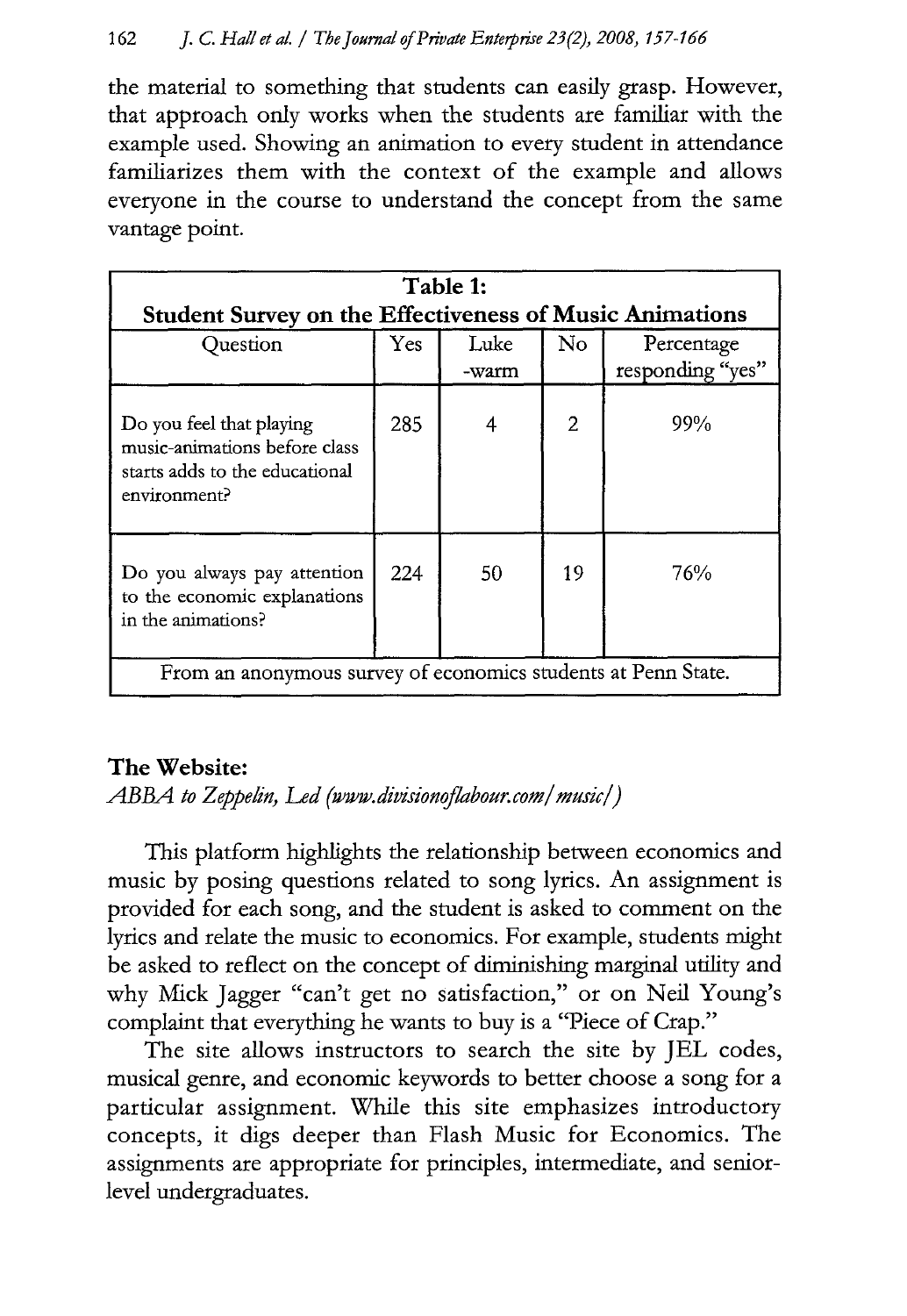Each selection has a link to the full lyrics and, when available, another link to the music or a video of the song. This gives both instructor and student a chance to listen to the selection. ABBA to Zeppelin, Led is ideal for collaborative learning exercises in class and also for out-of-class homework/extra credit (Hall and Lawson, 2007). As a result, music is no longer incidental to learning in the course, but an integral part of the learning process.



Figure 5: The main page of From ABBA to Zepplin, Led.

We suggest that the process of analyzing the lyrics promotes higher-order learning, better writing, and stronger thinking skills. In one recent classroom example, a student, commenting on the Linkin Park song "In the End," notes that time may not be as inelastic in its supply as commonly thought. She wrote, "In the short run, a single person/organization can each increase their time spent at work by a small amount. However, in the long run more people can join the organization and add their time to the others." It is hard to see how such a subtle observation would have been derived from a standard textbook discussion about time and elasticity.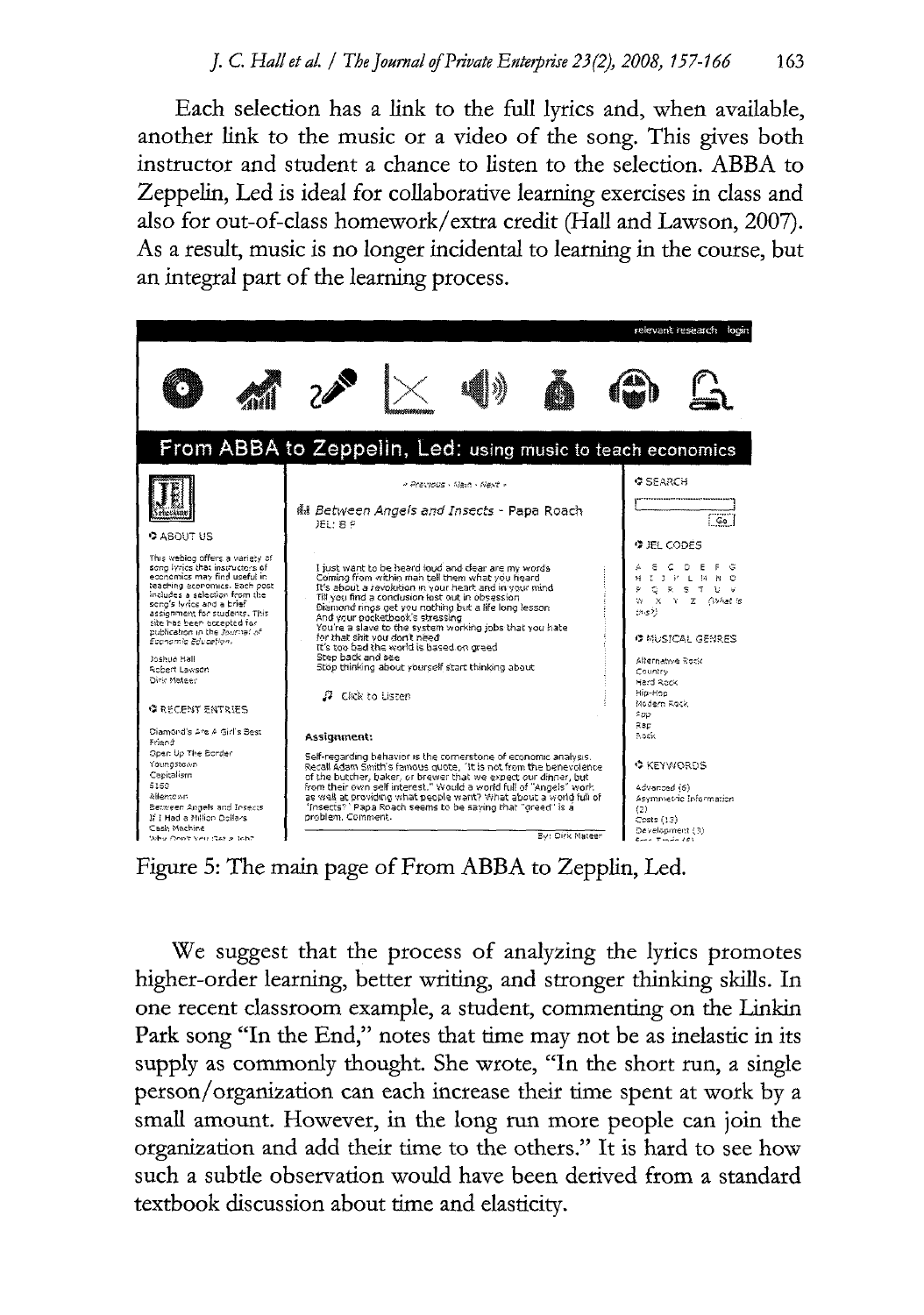After the website was released, the creators received dozens of emails with suggestions for additional songs to be added to the site. Judging by the response from faculty, many think this idea has merit. We have not formally evaluated the effectiveness of the music assignments with students, but end-of-semester survey responses have been overwhelmingly positive.<sup>2</sup>

#### **Conclusion**

With any new approach comes tradeoffs. These two websites make learning economics through music a high benefit and low cost activity. Instructors do not need to think of a song, buy the music, find the lyrics, or construct questions to use the materials. All they need is an Internet connection and the desire to change how they teach a little. Students appear to be more attentive and motivated to learn. Both of these websites are ongoing endeavors, so suggestions for the future are most welcome.

#### **References**

- Becker, William E. 2003. How To Make Economics the Sexy Social Science." *Southern Economic Journal,* 70(Summer): 195-198.
- Becker, William E. 2004. "Good-bye Old, Hello New in Teaching Economics." *Australian Journal of Economics Education,* 1(March): 5-17.
- Becker, William E., and Michael Watts. 1998. *Teaching economics to undergraduates: Alternatives to chalk and talk.* Cheltenham: Edward Elgar.

<sup>2</sup> Here is a sampling of recent student testimonials. Student 1: "I know I personally love the music assignments. I'm a huge music addict and try to relate music to my life as much as I can. I think it is awesome how music can even [be] related to economics and also how many songs there are." Student 2: "I think they have been fun assignments, which have made it easier to reinforce basic economic concepts and principles for those students with short attention spans. Also, I never thought I would be studying, in detail, the hard core rap lyrics of 'professional crack slangers,' where we learned that the [Los Angeles] Police Department is 'looking at [African-Americans] through a microscope.' With such assignments, the registrar's office should also count this course for my diversity class requirement." Student 3: "I like it because a lot of the songs are songs that I know and that I've been singing along to for years. So it helps me learn because I can now put the lyrics into perspective and have a real life example of economics."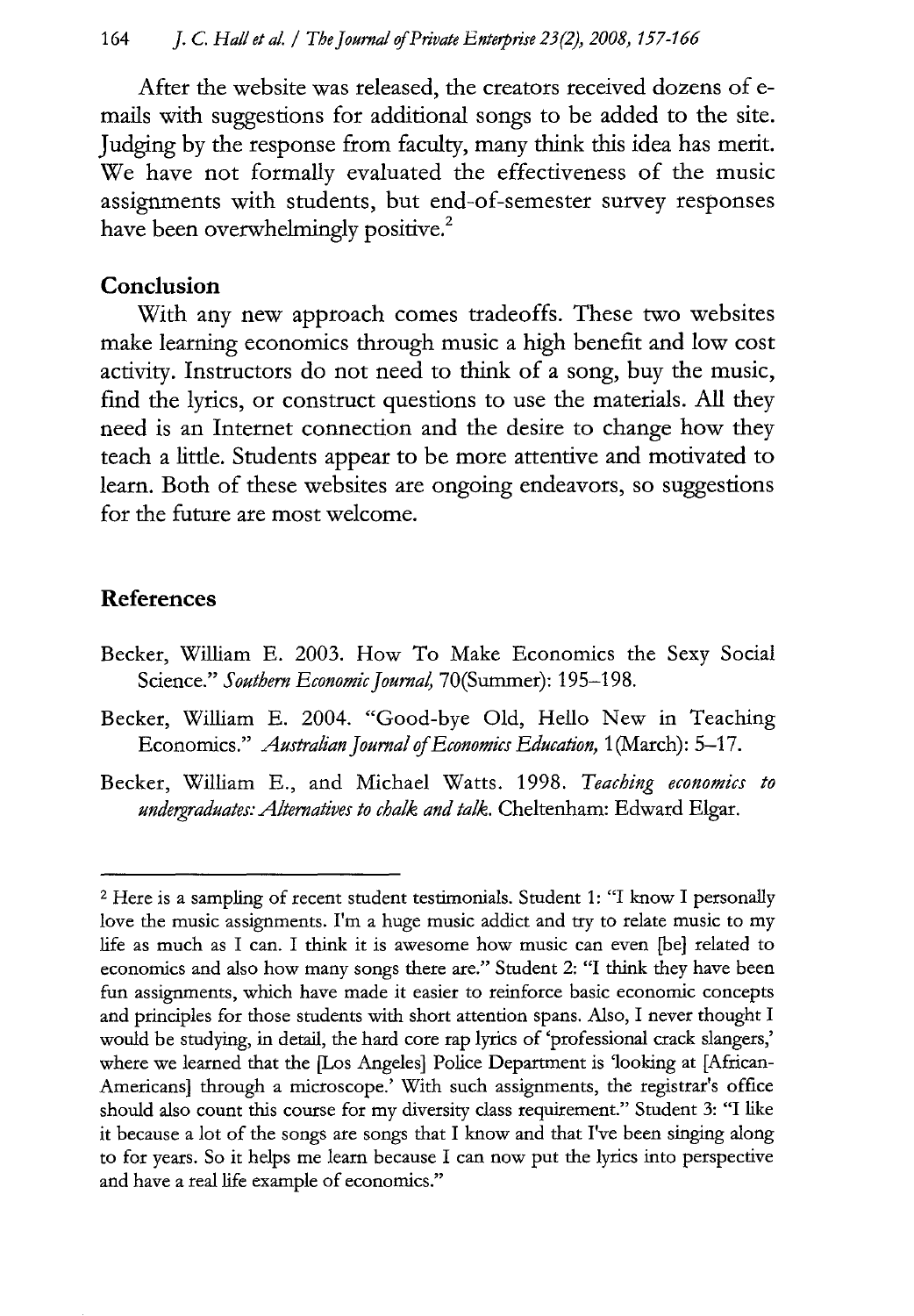- Becker, William E., and Michael Watts. 2001. "Teaching Methods in U.S. Undergraduate Courses." *Journal of Economic Education* 32(Summer): 269-280.
- Becker, William E., Michael Watts, and Suzanne R. Becker, eds. 2006. *Teaching Economics: More Alternatives to Chalk and Talk.* Cheltenham UK: Edward Elgar.
- Dixit, Avinash. 2005. "Restoring Fun to Game Theory." *Journal of Economic Education,* 36(Summer): 205-218.
- Formaini, Robert. 2001. "Free Markets on Film: Hollywood and Capitalism." Journal of Private Enterprise, 16 (Spring): 122-129.
- Game Theory.net. 2007. Mike Shor. http://www.gametheory.net. (accessed October 9,2007)
- Hall, Joshua and Robert Lawson. Forthcoming. "Using Music to Teach Microeconomics." *Perspectives on Economic Education Research.*
- Hall, Joshua, Robert Lawson. and G. Dirk Mateer. Forthcoming. "From ABBA to Zepplin, Led: Using Music to Teach Economics." *Journal of Economic Education (online).*
- Hammock, Michael, J. Wilson Mixon, and Michael Patrono. 2000. "Lessons From *The Lorax." Journal of Private Enterprise,* 16(Fall): 116-126.
- Leet, Don, and Scott Houser. 2003. "Economics Goes to Hollywood: Using Classic Films to Create an Undergraduate Economics Course." *Journal of Economic Education,* 34(Fall): 326-332.
- Mateer, G. Dirk. 2004. "Music to Learn By Songs with Economic Content." Paper presented at the Teaching Economics: Instruction and Classroom Based Research Conference.
- Mateer, G. Dirk. 2005. *Economics in the Movies.* South-Western, Thomson.
- Mateer, G. Dirk. 2006. "Teaching Economics with Tunes." Poster presented at the Economic Education poster session sponsored by the AEA Committee on Economic Education, ASSA Meetings, Boston.
- Mateer, G. Dirk, and Herman Li. Forthcoming. "Movie Scenes for Economics — www.moviesforecon.com ." *Journal of Economic Education (Online).*
- Mateer, G. Dirk, and Andrew Rice. 2007. Using Music Synchronized With Lyrics to Teach Economics. *Perspectives on Economic Education Research, 3(1):* 53-64